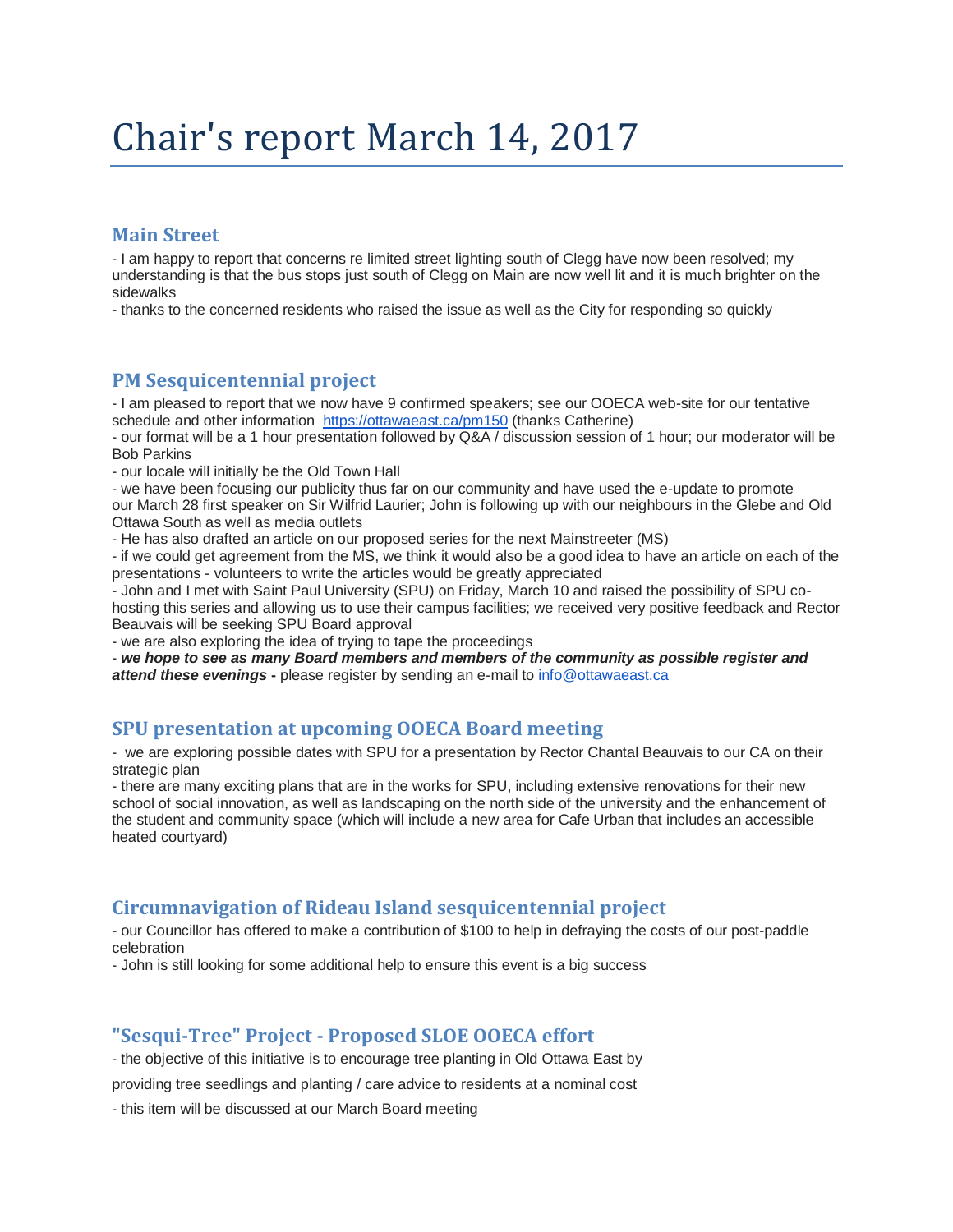## **Regional's Greystone Village**

- the zoning amendment for the North Village (D02-02-16-0057) was approved by the City's Planning Committee on February 28. It will go to Council for approval on March 8, 2017 - the primary concern of the OOECA was the potential for future encroachment into the 10 metre corridor which accommodates the multi-use pathway (MUP) on the eastern edge of the property - following a discussion at the last Board meeting, the CA indicated to the City and Regional, we would not oppose the zoning amendment (which includes a limited encroachment on this corridor by 2 units) if we received an assurance that future changes could not be made with respect to incursions in this 10 metre corridor.

- a representative from Regional subsequently provided us with the following assurance:

"Regional has agreed and will be conditioned by the City to place a legal restrictive covenant over the full length of the area which makes up the 10m buffer along the 30m river corridor. This will occur when the subdivision is registered and before permits are issued and will be placed on units  $48 \& 49$  land titles for in perpetuity. This covenant will prevent anyone from building a shed, place any fencing or building a new home in this area regardless of what the setbacks are. The fencing proposed around unit 49 side yard respects this boundary as it wraps around."

- while the OOECA did not raise any issues with respect to the zoning amendment at the February 28 Planning Committee meeting, John Dance was allowed to make a presentation on the desirability of the creation of a New Rideau River Park on the eastern 30m corridor along the River zoned Open Space of Regional's development.

- note the recent news, the Rideau Valley Conservation Authority has recently declined to accept this land, while the City continues to resist taking ownership

- watch for John's article in the next Mainstreeter on this issue

- Construction progress: Regional is moving ahead with soil remediation of Phase 2 &

3 starting April 1. This includes the lands adjacent to residents of Springhurst Ave. This work is estimated to take 3 months, at which time Regional anticipates starting the construction of the sewers and future roads in Phase 2 including the expansion of Oblats Avenue. In preparation for this work, Regional has applied for a tree removal permit and anticipate the removal of select trees starting in two weeks. Tree protection fencing will be installed to protect trees that are to be preserved.

- Demolition of the Lacombe building and garage (attached to the north side of the Deschâtelets) is targeted to begin April 1 as well. Careful attention will be made to ensure there is no impact on the heritage portion of the Deschâtelets building

## **Greenfield Ave**

- we have received concerns from north of the Queensway residents about engine braking on large diesel trucks (Jacobs Brakes or Jake Brakes) as they rapidly decelerate while on the Nicholas access route behind Kings Landing, to and from the city core. (The use of Jacobs Braking system causes a very loud rapid machine gun like noise which can be clearly heard by homeowners in this northern sector of OOE.)

- the issue of sound barriers (or a lack thereof) also remains a concern

- there is also an ongoing issue with stormwater surface drainage; residents feel they are not getting cooperation from the Province and only very slow and incomplete feedback from the City